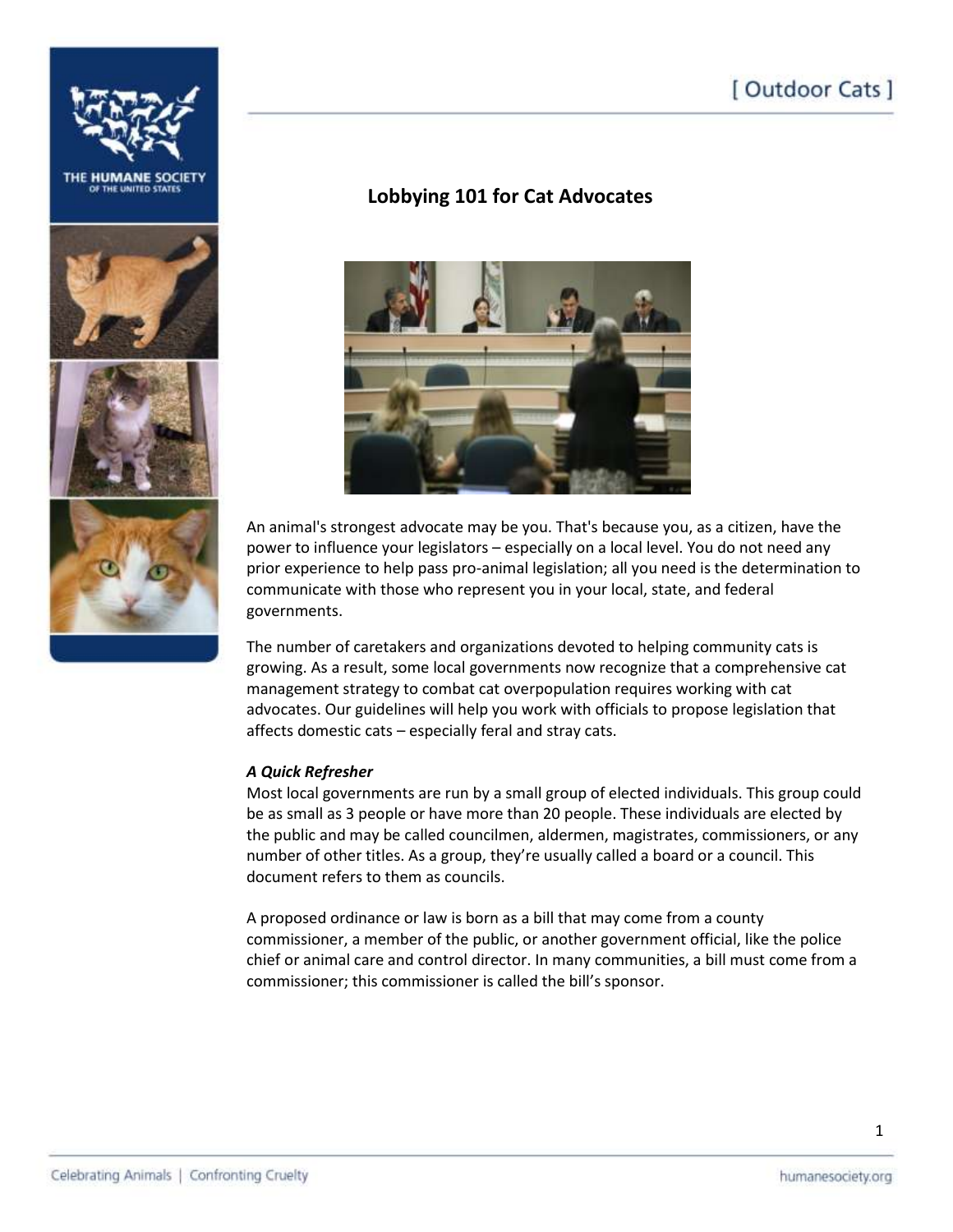

Even if a bill is introduced by someone other than a commissioner, it will ultimately need the interest of at least one commissioner (if not a majority) for further consideration.

The basic path of a bill is introduction, then a discussion or public hearing, and finally voting. However, there can be some big differences between communities.

Here are a few variations that can be seen:

Some councils will have an introductory hearing for every bill to decide whether to give it a full public hearing (though these introductory hearings may be public too).



- Large councils may have subcommittees of commissioners who discuss a bill before bringing it back to the full council for a public hearing and/or vote.
- Not all bills are limited to one public hearing and vote; in some cases, a bill may have multiple hearings and will need to be voted on several times successfully to pass.
- Mayors or county executives may have the ability to veto a bill that a council passes.
- Most, if not all jurisdictions employ an attorney to review all bills to make sure they are legal and constitutional.

#### *Where to Start*

At what level of government should you pursue your legislation? Should you go to the city council, county government, or state legislature? While a state law helps the most animals, enacting a local ordinance makes the most sense if you are primarily concerned about a local issue. First, local animal care and control laws are generally easier to get funded—and that is also where they will be enforced. In addition, once several local jurisdictions have ordinances covering the same issue, a similar state law will be more politically feasible. Finally, because it is easier to work for change in your own geographic region and with people you know, you might want to make your first attempt at the city or county level.

First, it's important to understand what the *local* part of local government means. Are you in a city, town, township, village, parish, or county? The basic premise of government is the same for all of them, but you'll want to be sure that you're involved in the community in which you live. Once you make the decision to get involved, you don't need any special education or training. However, if you want to be effective, it's important to have a basic understanding of how your local government works. You may want to start by checking out your city or county website for information on elected officials and the ordinance process. Another option for learning is to attend a few council meetings.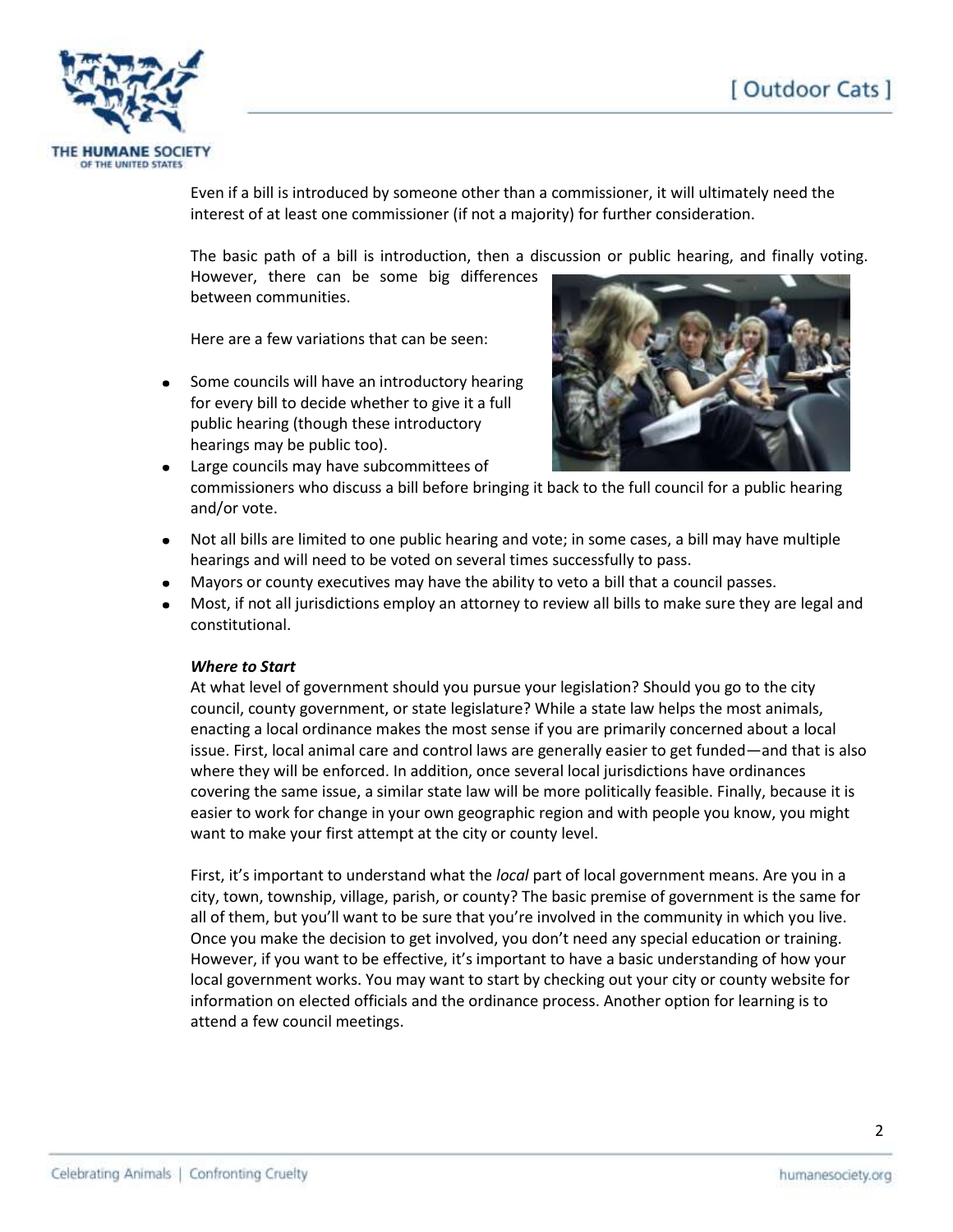

Even if the issues that they're considering are not animal-related, you can get a sense of the process. These councils often consider a wide variety of issues. They may not always be fun, but they are educational.

#### *Get the Facts*

Before presenting your case for an ordinance, you must document the cat-related issues and problems in your community. You may want to start by contacting your local animal care and control agency and/or animal shelter and humane society. Each is an independent organization with its own policies, priorities, and governance. In the case of humane societies, they are governed by their own bylaws and board of directors; in the case of municipal animal care and control agencies, they are governed by local ordinances and officials.

Compile these statistics for your community shelter:



How many cats enter local shelter(s) each year? How many of those cats are stray (owned cats who have either become lost or been abandoned), feral or have been surrendered by their owner? How many stray cats entering the shelter(s) are reclaimed by their owners? How many cats are adopted? How many cats- stray, feral and owner surrendered -are euthanized?

In states with a Freedom of Information Act,

agencies or private organizations operating under a municipal contract are required to divulge their records to the public upon request. This information can support your case for the necessity of legislation. As an example, with few exceptions, the percentage of stray cats returned to their owners is extremely low, while for dogs it can be quite high. Statistics from your local shelter(s) may show, for example, that cats make up a relatively high percentage (often above 50 percent) of the animals entering the facilities and that the percentage has been increasing steadily in recent years. The data may also show a wide disparity between the reclaim rate for dogs and that for cats. If this is the case, one explanation is that few pet cats wear any form of identification and that the animals are strays and there is no owner looking for them. Educating the public about the importance of identification for pet cats will increase the number of lost cats who are returned to their owners.

Track the number and kinds of complaints that animal care and control agencies receive regarding cats; these will include, but not be limited to, general nuisance calls and reports of attacks on wildlife, destruction of property, and cats roaming "at large." This information may not be easily obtained depending on if and how it's kept and how easy it is to access.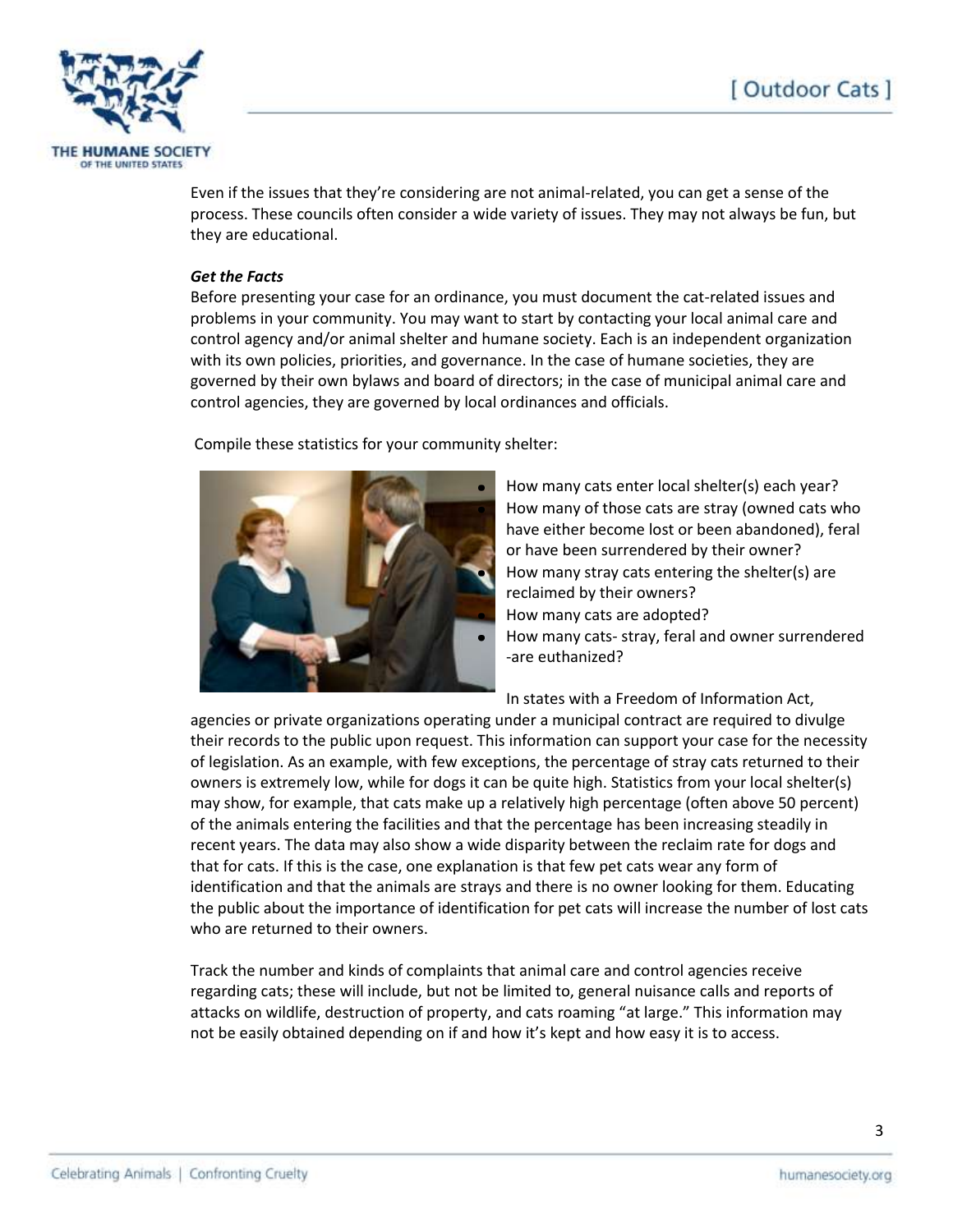

Know the issues that relate to outdoor cats in your community. For example, public health officials are most concerned about cats because they may come in contact with rabid wildlife and contribute to the risk of this disease. Informing officials that rabies vaccinations are a basic requirement of Trap-Neuter-Return (TNR) will be an important selling point. Knowing how to respond to common questions, such as how the cats will be revaccinated, is just as important.

The information you have gathered will be useful and necessary as you explain why a new ordinance to allow TNR for community cats or an exemption for feral cats in an existing animal control ordinance is important in your area. Your efforts to educate your community about the need for such legislation can make a critical difference in whether the bill passes.

#### *Introduce Yourself to Your Local Government*

Schedule a meeting with your commissioner and talk about your interests. He or she should be able to quickly explain how your local government works. This is also a great way to start building a relationship. If you live in a big city, you may not have access to your commissioner and instead may have to talk to his or her staff.

Whenever you're in contact with an elected official or an official's staff, it's essential that you maintain a polite and professional tone. If you're meeting in person, be sure to dress well. You don't have to wear a new suit, but your clothes need to convey respect for the commissioner as well as demonstrate your own self-respect.

Animal issues are fairly easy to get people interested in. Even if your commissioner doesn't have a cat, odds are that he or she has had one before or has friends or relatives with cats. Even those elected officials who don't have a hands-on fondness for animals can appreciate the importance of the humane treatment of animals, as well as the financial and public safety impacts that animal ordinances have on the community.

The worst case scenario is that your commissioner may not be especially animal-friendly; he or she may even come off as hostile. If that's the case, don't take it personally. Maintain your professionalism. You may find your commissioner's opinions ignorant and insulting in some cases, but you don't want to burn any bridges. Also, some commissioners may surprise you by being very supportive of some animal issues, but opposed to others. Since you may need their vote on another issue down the road, agree to disagree on some things and work together on those issues on which you do agree.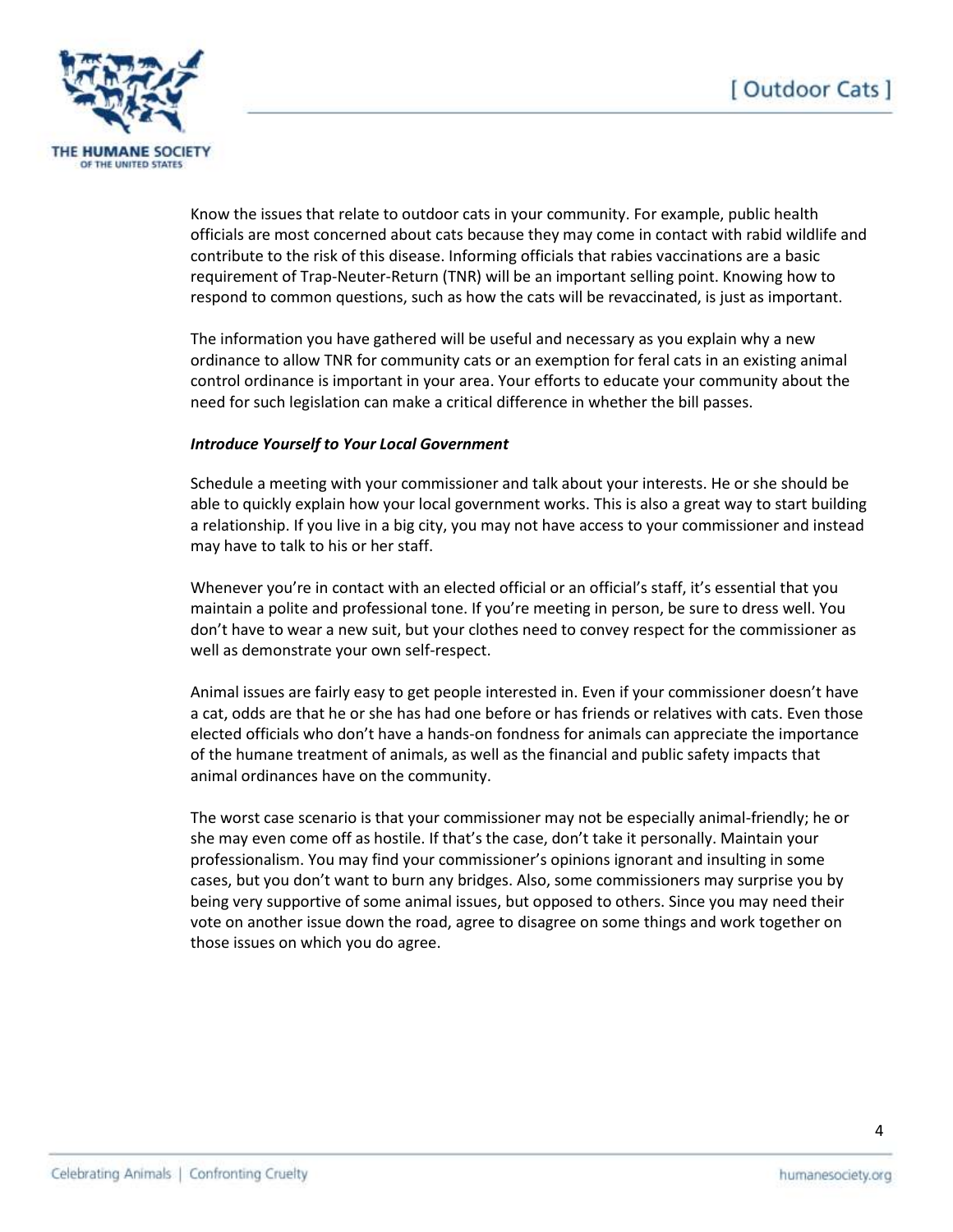

#### **A Note for Non-Profit Employees**

If you're an employee of an animal shelter or other non-profit organization, it's important to familiarize yourself with laws regarding lobbying. When you meet with an elected official or testify on a bill, that's considered lobbying. If you're only representing yourself, then there are no restrictions, but if you're representing a non-profit organization, speak to your organization's attorney about any rules and limitations that may apply. You may need to keep track of all of your lobbying.

#### *Legislative Tips*

Once you have learned how the legislative process works in your jurisdiction and how a bill gets passed into law, follow these tips to improve your odds of success.

**Be inclusive.** Before you begin to work on a bill, discuss your effort with others who will be most involved. For example, if you want to do something to help community cats, invite both those who support and oppose TNR to the table. Understand that your full agenda might not be reachable, but that successful public policy usually involves a series of compromises and incremental steps.



#### **Work with your local animal care and control agency.**

It's vital to work in partnership with your local animal care and control agency or nonprofit humane organization, if the latter has a contract to provide animal control and/or sheltering services for animal control in your community. That agency or organization will be responsible for implementing and enforcing the ordinance provisions and in many communities may wield considerable influence with local officials. Remember that enforcement is a key part of the success of most laws, and that if the enforcing agency isn't an enthusiastic supporter of your idea, you'll have made few gains for cats. Don't overlook this potential supporter or opponent. For one thing, if you go to the person or agency above animal control, it's likely that person or agency will contact animal control to find out its position on the issue. In addition, knowing the reasons that the enforcing agency isn't an enthusiastic supporter will allow you to gather wellthought out responses to its opposition.

- **Involve others.** Whenever a bill affects animals, legislators will usually defer to a veterinarian. For a municipal ordinance, enlist the support of local veterinarians. In addition to the humane community and veterinarians, involve other stakeholders who are directly affected by the issues in your bill.
- **Form a coalition of backers for your bill.** Supporters could include cat advocates, cat breeders, birders and other wildlife advocates, law enforcement officials, chambers of commerce, civic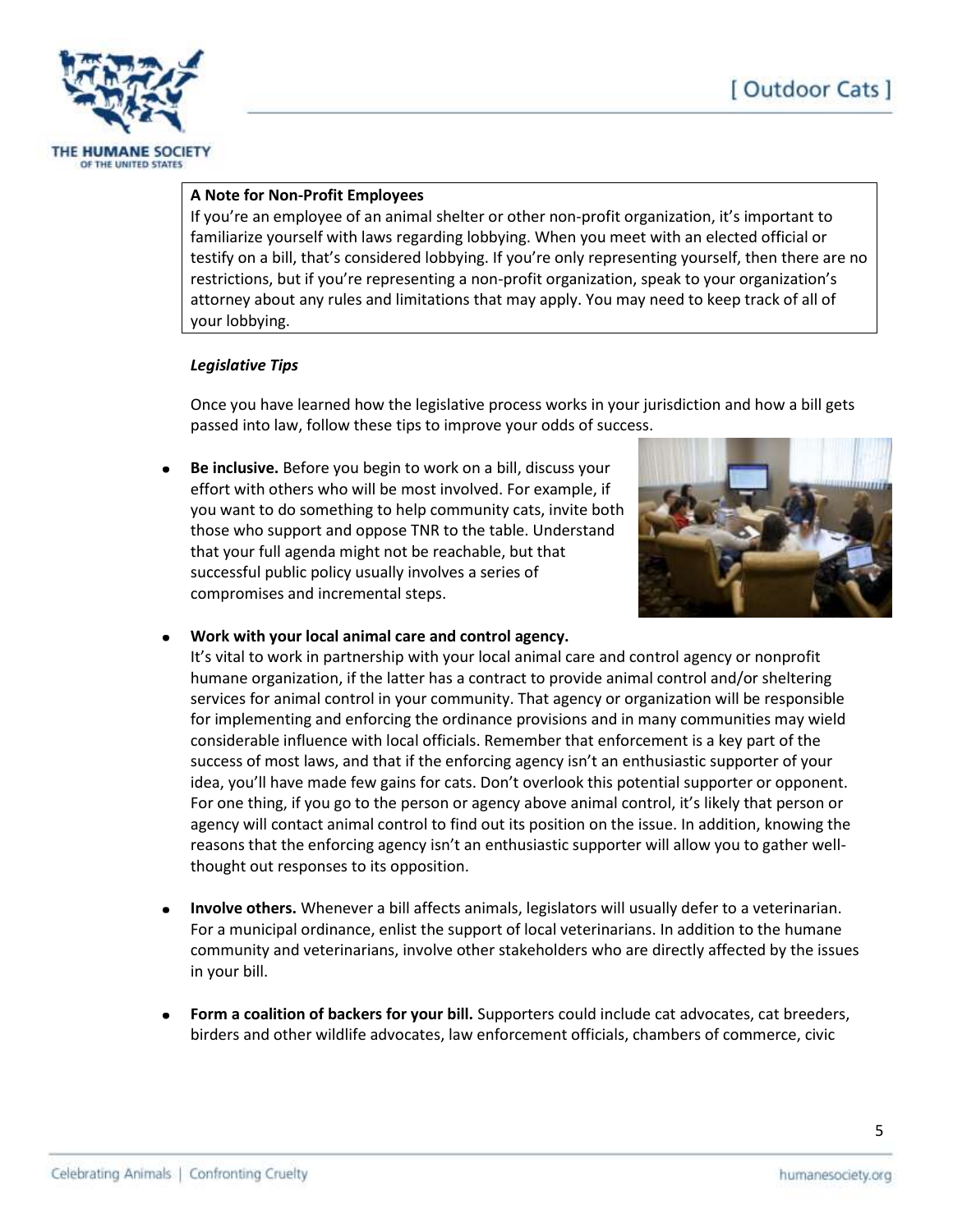

associations, government workers, key members in the community, public health officials, and student groups. Think of anyone who will benefit from your bill; benefits may include improved public health and safety, taxpayer savings, and fewer neighborhood complaints.

- $\bullet$ **Know the opposition.** Don't let your elected officials be surprised to find out that a major constituent group strongly opposes the bill. If you inform them about the opposition's objections early on and explain why they are misguided, you will be more successful.
- **Neutralize potential opposition.** If the bill would have a negative impact on a specific group, or even if a group indicates that the bill might have a negative impact on it, try to work with the group early in the process. The more opposition you can address and resolve, the better the chances for your bill.

#### *Write Your Bill*

- **Get help in drafting your bill.** Although it should be clear to you what your objectives are, the actual language of the bill should be reviewed by professionals. You may be able to enlist the expertise of a local humane society board member who is a lawyer or has an association with a law firm or the counsel who works for the city or county council. You can also ask for pro bono help from a local law firm.
- **Define your terms.** A good bill includes definitions of terms that might not be clear. For example, the term "animal" has many different meanings depending upon how a bill defines it. What exactly is meant by "animal shelter"—all public and private facilities? What constitutes a "feral cat"? It's possible that a local ordinance may already define many terms, so see what existing law says first.
- **Draft your bill with costs in mind.** Try to create a bill that generates sufficient funding to cover its expenses. Programs that cost the municipality money to implement but that aren't funded by new revenue streams often go unimplemented.
- **Consider exceptions to the bill's coverage.** Should you exempt certain cats from your proposed legislation? For instance, a bill that requires registration could include special protections for feral cat caretakers who register with the city or county. Similarly, a bill defining a pet owner and the responsibilities that pertain to owners could exempt caretakers of managed cat colonies.
- **Find a good sponsor for your bill.** Approach legislators who have sponsored animal protection laws in the past. If the bill must be heard (considered or examined) by a committee, try to get someone on that committee to sponsor your bill.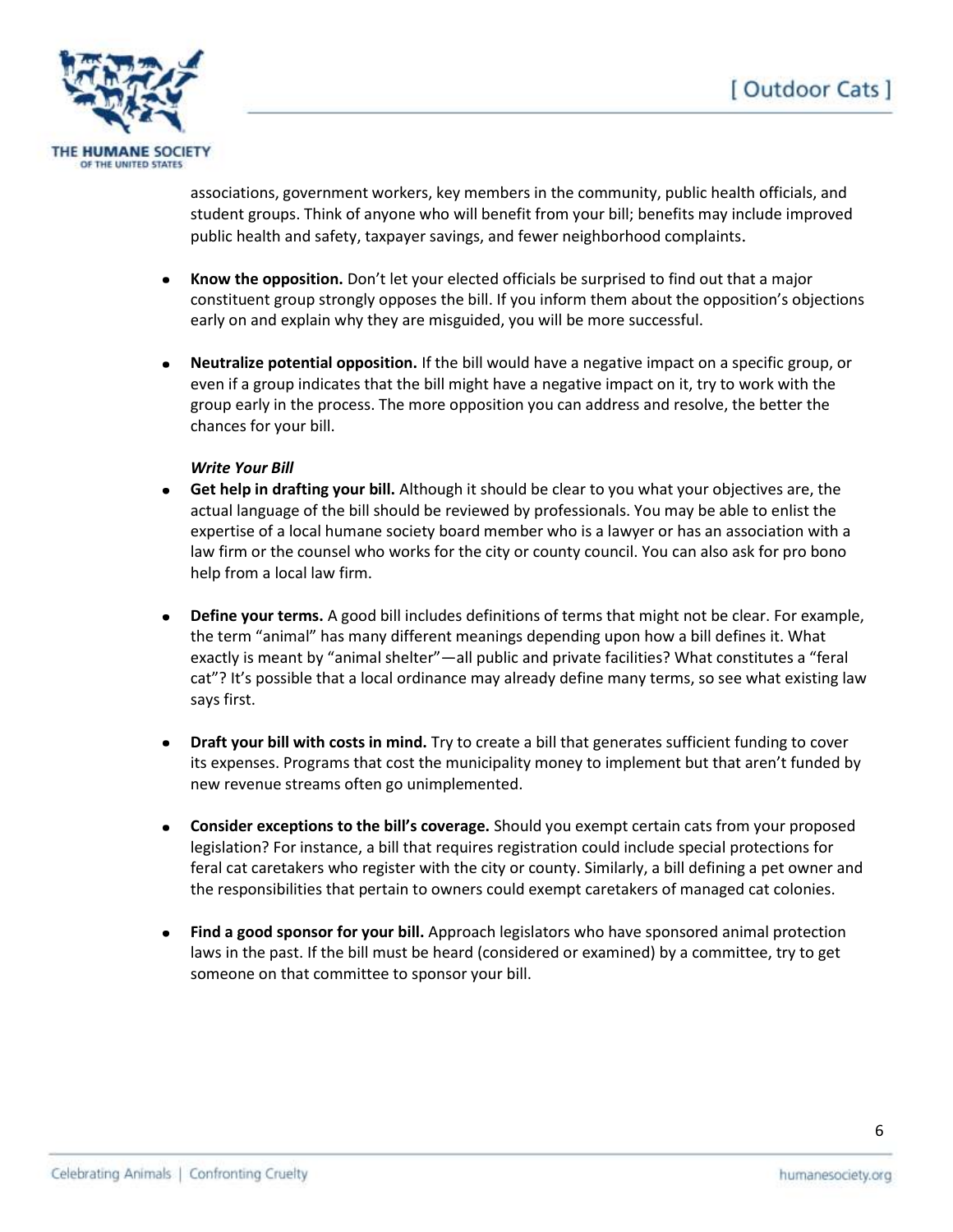

- **Develop healthy relationships.** As you lobby for your bill, be sure to develop good relationships with key legislators and legislative staff, including the bill sponsor's staff. They have great influence over what happens, and they can provide you with important information and insight.
- **Help move your bill.** As the bill goes through the process, you will probably be called upon to provide additional information, lobby certain elected officials, alert your supporters, and talk with the press. Don't expect the bill to move without help.
- **Work the media.** Contact the local newspapers and other members of the media early in the process to explain your issue and why your proposed ordinance is important. Don't assume that they will get good, fair information if you don't supply it to them. And remember that letters to the editor are an effective tool for getting information to your community.
- **Always identify yourself to city or county officials.** Make it clear what issue you are discussing and whether you are representing yourself or a group.
- $\bullet$ **Be polite.** This is especially important when lobbying elected officials to support your bill. Even if they won't support you on this bill, they may work with you in the future on another issue.
- **Be honest.** If you don't know the answer to a question that a legislator or staff member asks, just say so. Tell the person that you will get back to him or her with the correct information, and then follow up.

### *Testify! Testify! Testify!*

If hearings are held, carefully choose who will testify for your

bill. Although as many people who want can testify, one person usually speaks first as the bill's representative. Select someone who is comfortable with public speaking and who can handle any questions that come up. It may be possible to give testimony with someone at your side who can provide facts. Anyone who has a relevant human interest story to tell is good, but testimony should be kept short. It should be given from notes and make no more than four or five clear points.

Testifying at a public hearing is your chance to speak directly to the entire board of commissioners or city/county council members about why a bill should or shouldn't be passed. Before you even get to the meeting though, you'll want to prepare ahead of time. Here is a list of tips to get you to the meeting and through your testimony.

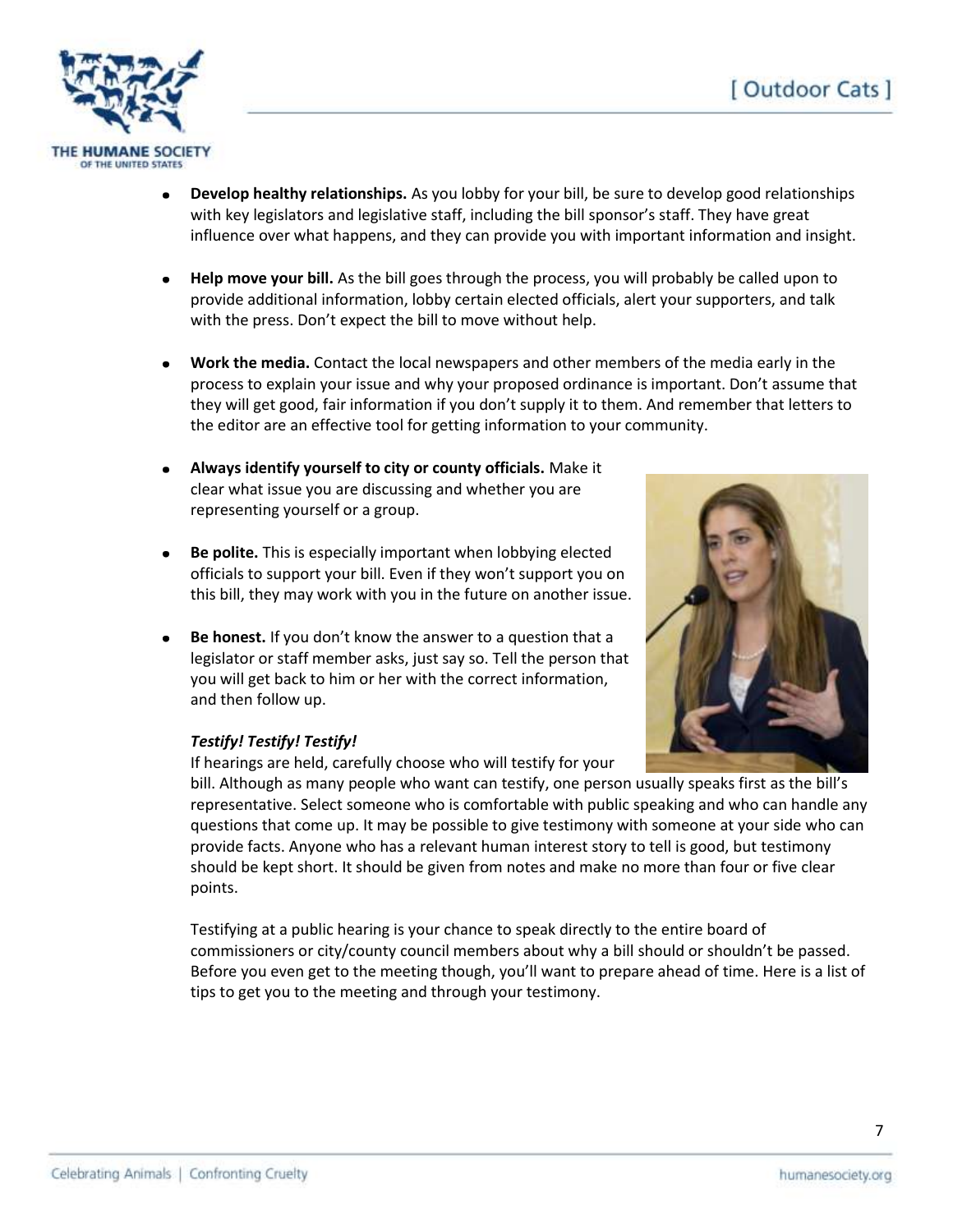

- **Work smart.** Although one person may represent your bill, the working group should help plan that person's testimony and additional statements provided by members of the group. Even those who don't want to speak can help your cause by packing the room and wearing badges or carrying signs to show their support.
- **Study the issue***.* In addition to your knowledge, it may be helpful to cite scientific studies which support your points. Also, talk about the successes of other communities who have similar ordinances. If you're testifying against a proposed ordinance, such as a feeding ban, focus on the successes of alternatives (TNR.). Explain how TNR will benefit the community and avoid emotional appeals and arguments based on compassion for the cats.
- **Know your time and practice***.* Most hearings have a time limit for each speaker and it's usually three to five minutes. It's essential to find out the limit ahead of time so you can practice accordingly. Write down some notes and practice with family or friends, or even your cat. It may sound silly, but it's great to practice in front of pets; they're usually happy to listen and won't judge you.
- **Send in written testimony***.* Before the hearing, send in written testimony to the commissioners.  $\bullet$ This is an opportunity to include statistics and other facts which are important, but may not lend themselves well to your short time for testifying.
- **Don't read your written testimony; don't read a speech***.* Legislators should already have your  $\bullet$ written testimony, so you don't need to read it. Instead of a speech, use your notes to remind yourself of the important points you want to make.
- **Respect.** Always show self-respect by dressing appropriately. Also, show respect to the commissioners, the legislative process, and other speakers, even those who disagree with you. Don't use your time to nit-pick the testimony of others. Don't cheer or boo other speakers. Be sure to thank the commissioners for the opportunity to testify.
- **Keep in touch***.* Regardless of what happens at a bill's hearing, follow up with the commissioners after the meeting. You can send them an email thanking them for the opportunity to speak. If they passed the bill, thank them for that too. If the bill will be discussed more in the future, you can offer your expertise in case they have any more questions.